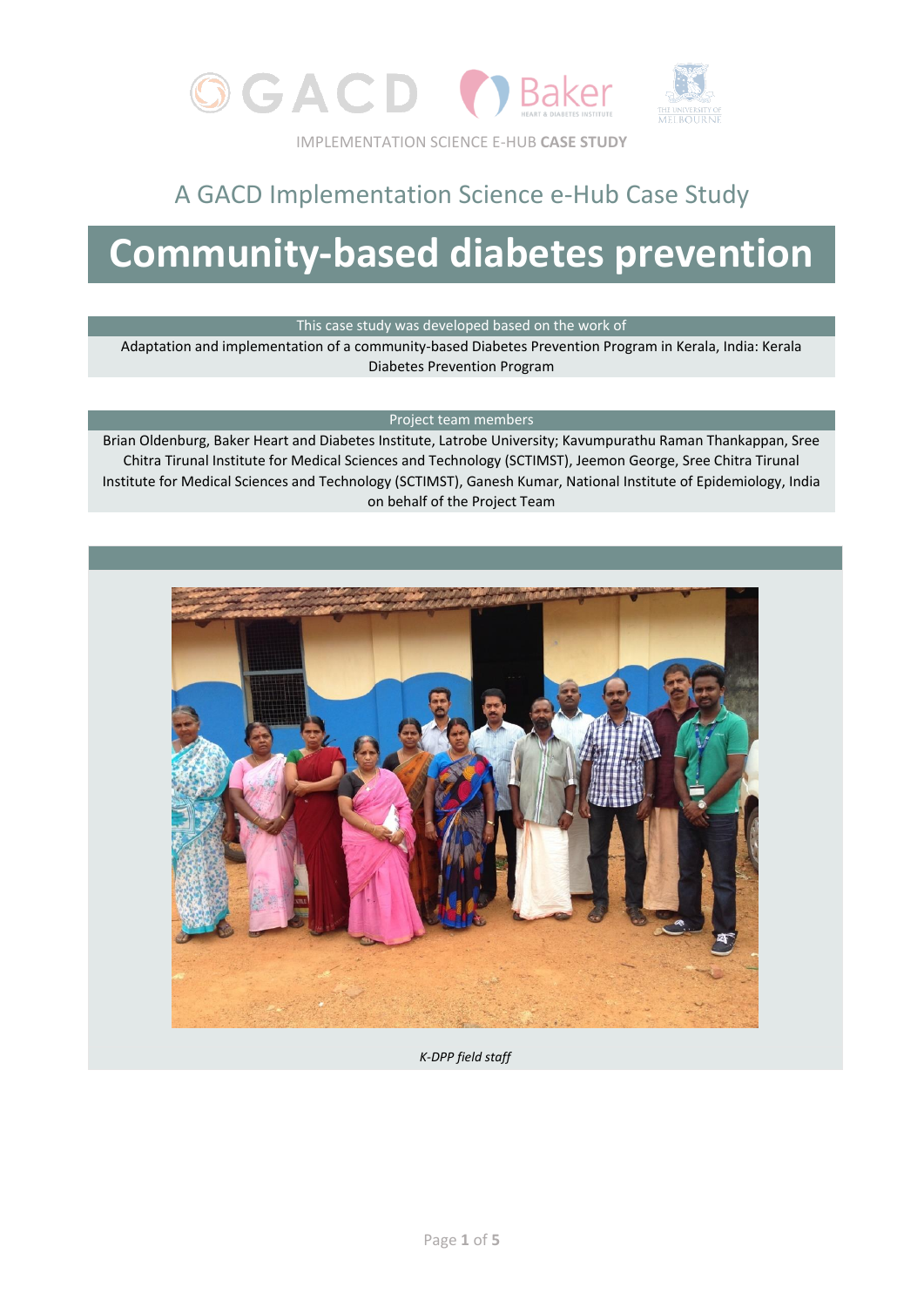

### **Case study summary**

The Kerala Diabetes Prevention Program (K-DPP) formally commencted in 2013, however, since that time, more than 40 journal articles have been published and several successful international grants awarded. Learnings from this research have now also informed similar programs in a number of other countries.. Following a hybrid type II design, the K-DPP study utilised implementation science principles and methods for evaluating effectiveness and implementation outcomes of a lifestyle intervention that had been culturally adapted from earlier efficacy and effectiveness trials. You can read the articles about [the original](https://pubmed.ncbi.nlm.nih.gov/23375152/)  [needs assessment,](https://pubmed.ncbi.nlm.nih.gov/23375152/) [study protocol,](https://pubmed.ncbi.nlm.nih.gov/24180316/) [cultural adaptation,](https://link.springer.com/article/10.1186/s12889-017-4986-0) [effectiveness and cost-effectiveness evaluation,](https://bmcmedicine.biomedcentral.com/articles/10.1186/s12916-020-01704-9) [implementation evaluation,](https://link.springer.com/article/10.1186/s13012-018-0791-0) as well as the [scale-up of the K-DPP study.](https://academic.oup.com/tbm/article-abstract/10/1/5/5721273) You can also watch an introduction video about the K-DPP stud[y here.](https://www.youtube.com/watch?v=V4yfJMgsAz8)

This case study overviews most of the steps of implementation science cycle (see Figure 1). This case study focuses particularly on how the [original K-DPP study](https://pubmed.ncbi.nlm.nih.gov/24180316/) intervention was developed and adapted for real world implementation in Kerala, India. The learnings and the challenges are also discussed.



Figure 1. The implementation research cycle

### **Identification and characterisation of implementation issues**

Globally, India has the second largest number of people with Type 2 Diabetes Mellitus (T2DM) and this is predicted to double by 2040. India also has the largest number of individuals with impaired glucose tolerance (IGT) and prediabetes, conditions with a high risk of progression to T2DM. The high burden of T2DM puts an enormous burden on affected individuals, their families, and healthcare systems.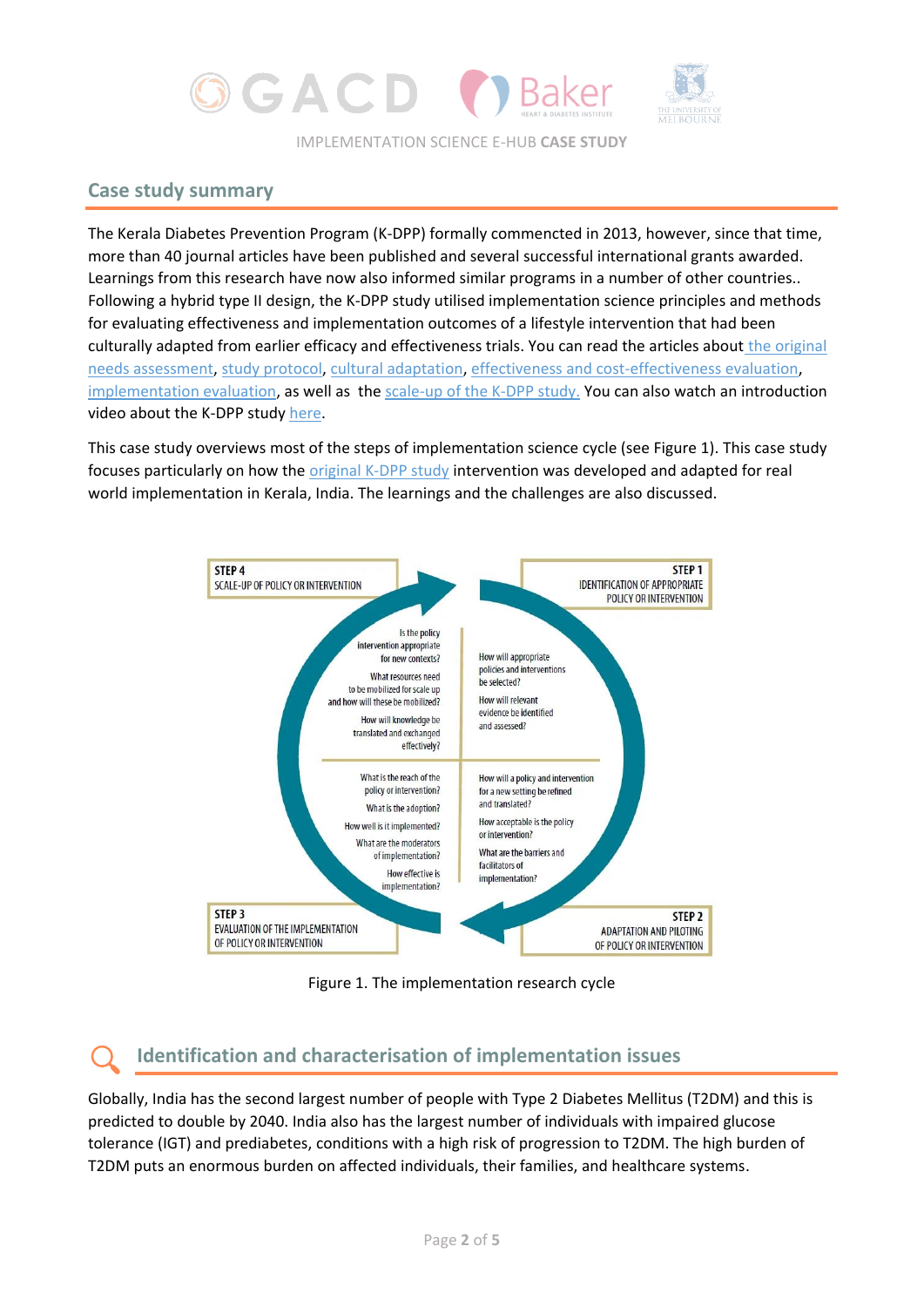

This required urgent action from program planners and policymakers to prevent and control T2DM including delaying the onset of the disease in high-risk individuals, particularly in low- and middle-income countries (LMICs) like India.

Several large randomised controlled trials(RCTs) from the [USA,](https://www.nejm.org/doi/10.1056/NEJMoa012512?url_ver=Z39.88-2003&rfr_id=ori:rid:crossref.org&rfr_dat=cr_pub%20%200www.ncbi.nlm.nih.gov) [China,](https://www.thelancet.com/journals/lancet/article/PIIS0140-6736(08)60766-7/fulltext) [Finland,](https://www.nejm.org/doi/10.1056/NEJM200105033441801?url_ver=Z39.88-2003&rfr_id=ori:rid:crossref.org&rfr_dat=cr_pub%20%200www.ncbi.nlm.nih.gov) [India](https://link.springer.com/article/10.1007%2Fs00125-005-0097-z) and [Japan](https://www.diabetesresearchclinicalpractice.com/article/S0168-8227(04)00178-0/fulltext) had demonstrated in the early 2000s that lifestyle-related interventions could prevent T2DM by up to 60% among individuals with IGT. Furthermore, these effects have been maintained for up to 20 years. However, while studies testing real-world effectiveness of lifestyle interventions to prevent type 2 diabetes started emerging rapidly in high-income countries after the efficacy trial findings had been published, very few community-based studies tested these interventions in LMICs. Therefore, the K-DPP study (communitybased research) was to fill in the gap by testing adapted interventions to prevent type 2 diabetes from other settings in India.

### **Selection, adaptation, and application of implementation strategies**

Due to the lack of evidence-based diabetes prevention programs in India and other LMICs, the K-DPP program adapted to Kerala, India was from the GOAL lifestyle Implementation Trial in [Finland](https://pubmed.ncbi.nlm.nih.gov/11333990/), the [US DPP](https://pubmed.ncbi.nlm.nih.gov/11832527/) and the [GGT DPP in Australia](https://bmcpublichealth.biomedcentral.com/articles/10.1186/1471-2458-7-249).

Using the Intervention Mapping approach, [the adaptation process](https://bmcpublichealth.biomedcentral.com/articles/10.1186/s12889-017-4986-0) was undertaken in five phases:

- 1. [Needs assessment](https://pubmed.ncbi.nlm.nih.gov/23375152/)
- 2. Formulation of program objectives, and identification of key determinants and behaviour change techniques (BCTs)
- 3. Program adaptation and development
- 4. Piloting of the program and its delivery
- 5. Program refinement and active implementation.

The resulting Kerala Diabetes Prevention Program (K-DPP) was a group-based peer-support lifestyle intervention aimed at reducing the risk of T2DM in high-risk community-dwelling individuals. The [intervention program](https://bmcpublichealth.biomedcentral.com/articles/10.1186/1471-2458-13-1035) involved four core components: (1) a group-based peer-support program consisting of 15 sessions for high-risk individuals based on the Health Action Process Approach model and evidencebased BCTs such as self-monitoring, goal setting, action planning, and social support, (2) peer-leader training and ongoing support for intervention delivery, (3) diabetes education resource materials and (4) strategies to stimulate broader community engagement such as walking programs and kitchen garden training.

The findings from the four developmental phases then informed program implementation as part of a cluster randomized control trial. Participants (intervention arm, n = 500; control arm, n = 507) were recruited directly from the community through home visits. Participants were at high-risk of diabetes (Indian Diabetes Risk Score ≥ 60 and were without T2DM on oral glucose tolerance test), aged 30-60 years (mean age 46.0 ± 7.5 years) and 47.2% were women. During the implementation, the focus broadened from fostering engagement and participation in the K-DPP peer groups to preparation, adoption and maintenance of behaviour changes by individuals and their families; and finally, to community empowerment.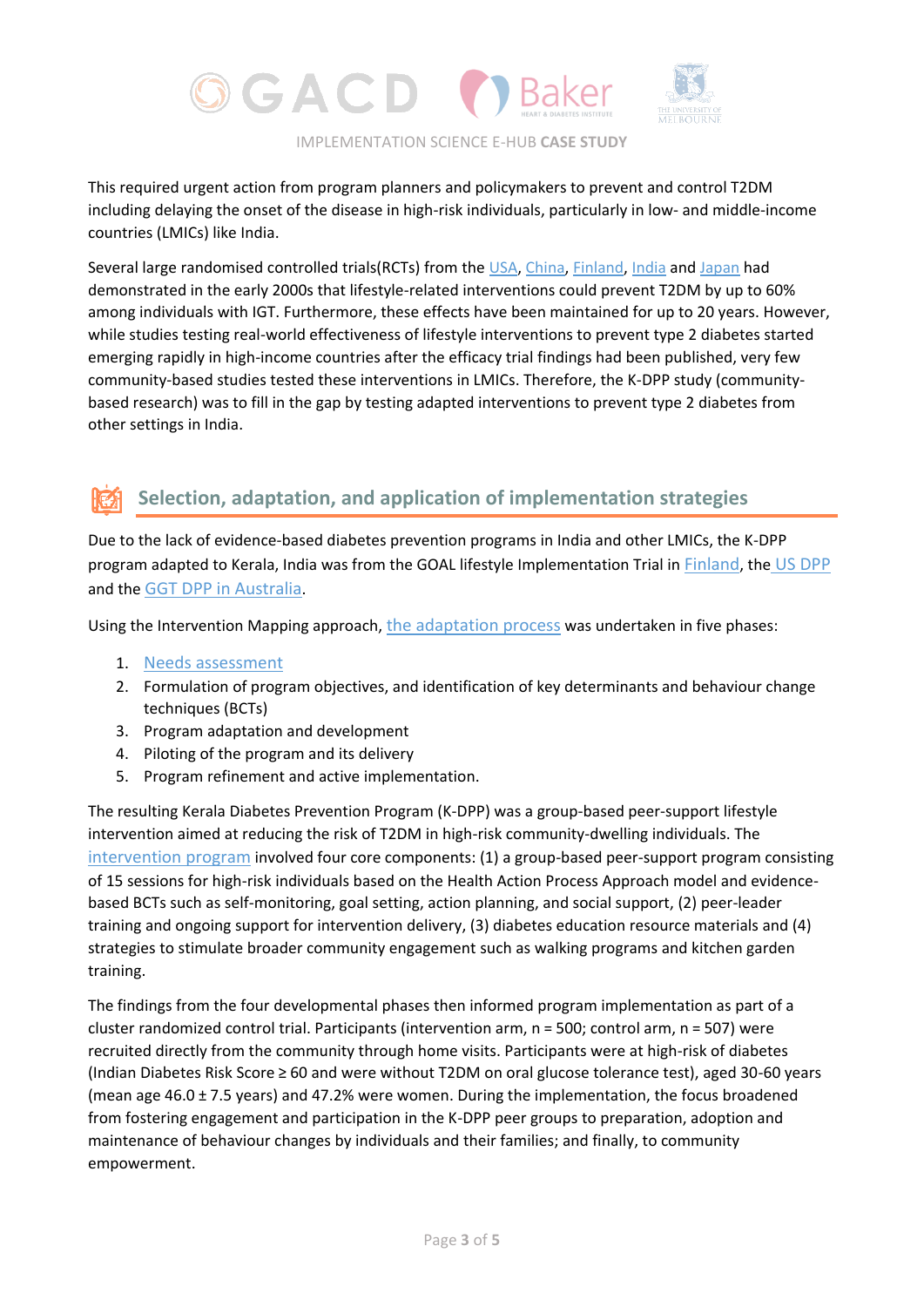

The K-DPP curricular activities include two diabetes education sessions (DPES 1 and DPES 2) that were delivered by local healthcare experts. The program also included twelve peer-led small group sessions delivered by peer leaders. Peer-leaders, both male and female, were nominated from each group based on their level of education, willingness to lead the group, social credibility and acceptance by their group members. Peer-leaders underwent two training blocks of two days duration each. The first training block focused on knowledge and skill building in relation to diabetes prevention and group facilitation. In the second training block, taking place after the fifth small group session, experiences in conducting sessions were shared, and strengths as well as need for support from the K-DPP team and ways to improve the conduct of the sessions were identified.

Each K-DPP group comprised 10-20 people recruited from the same community. The small group sessions were delivered at locations convenient for participants, such as community centres, local reading rooms, and schools. The first four sessions took place fortnightly, and subsequent sessions were conducted monthly over the duration of ten months. Each session lasted for 60 to 90 min. The program started with an inaugural small group session, where participants were briefed about the program and provided with the participant resource material. Subsequent small group sessions covered six topics: a) healthy diet; b) approaches to increase physical activity; c) weight loss; d) tobacco control and cessation; e) alcohol consumption reduction; and f) adequate sleep. Sessions were planned to be flexible in style and management. The local resource person informed the participants of the time and venue of the sessions either by home visit or telephone call and followed up attendance. Participants were encouraged to send another family member to any small group sessions where they were unable to attend themselves. This provided an opportunity for participants to understand what occurred during the sessions they may have missed and to spread the knowledge of the program among family members. If a participant missed two or more consecutive sessions, telephone calls were made to the participant by the K-DPP research team, followed by house visits by the local resource persons.

#### **Results and key findings from the hybrid type II cluster randomised trial** lm.

A total of 1007 individuals (53% men) were randomised and enrolled into 30 control (507 individuals) and 30 intervention (500 individuals) arms. Twenty-nine out of 30 intervention groups organised all 15 groupbased sessions over the 12 months duration. On an average, the participants attended eight sessions. Almost half (49%) of the participants attended 10 or more sessions with 11% attending all 15 sessions. Ten percent of the participants did not attend any sessions.

The K-DPP team distributed a Participant Handbook and a Participant Workbook to each participant. These resources were written in the local language (Malayalam). Participant Workbook was regularly used during group sessions. The participants also received a non-elastic measuring tape and were taught to measure their waist circumference to assess the progress towards their weight loss goals. All peer leaders used their handbook while preparing for group sessions, 78% found it 'very useful', and 22% found it 'somewhat useful'. There were 77% and 23% gathered 'a lot of information' and 'some information' from the Peerleader Handbook respectively.

To assist participants in attaining behaviour change goals, peer leaders with the support of local resource persons organised various community-based activities outside the peer-group sessions, such as yoga sessions, walking groups, and kitchen garden training. The participants were encouraged to bring family